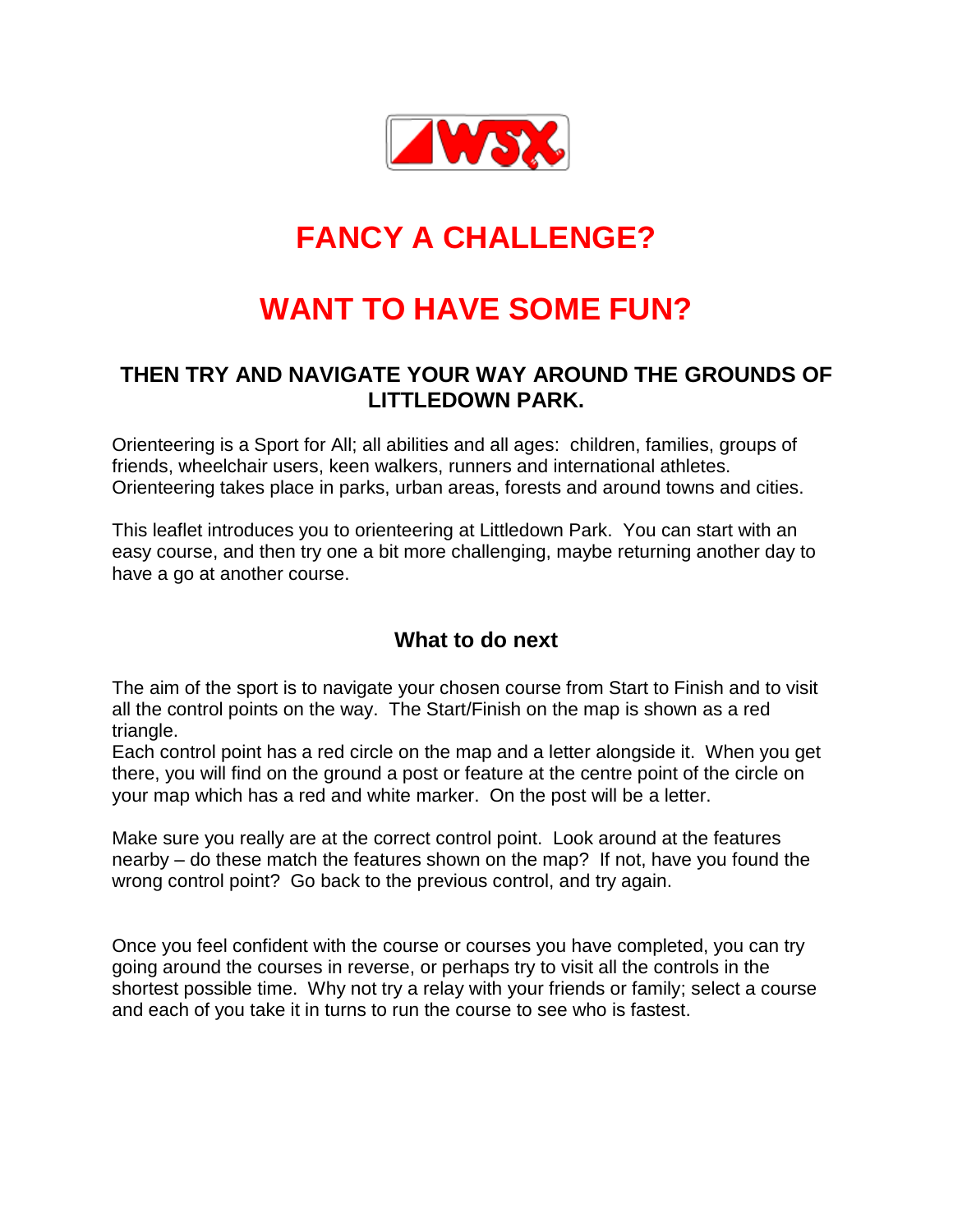#### **Control Descriptions**

In orienteering, every control is on a recognisable feature, so that it can be described. The descriptions for your control sites are:

| Β                       | <b>Vegetation Boundary Bend</b> |
|-------------------------|---------------------------------|
| $\overline{\text{C}}$   | <b>Vegetation Boundary Tip</b>  |
| $\overline{\mathsf{D}}$ | <b>Path Junction</b>            |
|                         | <b>Vegetation Edge</b>          |
| $rac{E}{F}$             | <b>Vegetation Tip</b>           |
| $\overline{\mathsf{G}}$ | <b>Vegetation Edge</b>          |
| $\overline{\mathsf{H}}$ | Knoll                           |
| $\frac{1}{K}$           | <b>Vegetation Tip</b>           |
|                         | <b>Notice Board</b>             |
| $\overline{\mathsf{L}}$ | <b>Notice Board</b>             |
| M                       | Tree                            |
| N                       | Fence Corner                    |
| $\overline{\mathsf{O}}$ | North East bench                |
| $\overline{P}$          | <b>Vegetation Tip</b>           |
| $\overline{\mathsf{R}}$ | Thicket, SW Side                |
| $\overline{\mathsf{s}}$ | <b>Inside Fence Corner</b>      |
| $\overline{\mathsf{T}}$ | <b>Earthbank Foot</b>           |
| $\overline{\mathtt{U}}$ | Path End                        |
| $\overline{A1}$         | Tree                            |
| $\overline{B}1$         | <b>Vegetation Tip</b>           |
| $\overline{C1}$         | Post                            |
| $\overline{D1}$         | <b>Vegetation Tip</b>           |
| E1                      | <b>Vegetation Bend</b>          |
| $\overline{F1}$         | <b>Vegetation Bend</b>          |
| G <sub>1</sub>          | Knoll                           |
| $\overline{H1}$         | <b>Middle of Copse</b>          |
| J <sub>1</sub>          | <b>Tree</b>                     |
| $\overline{K1}$         | <b>Fence Corner</b>             |
| L1                      | <b>Litter Bin</b>               |